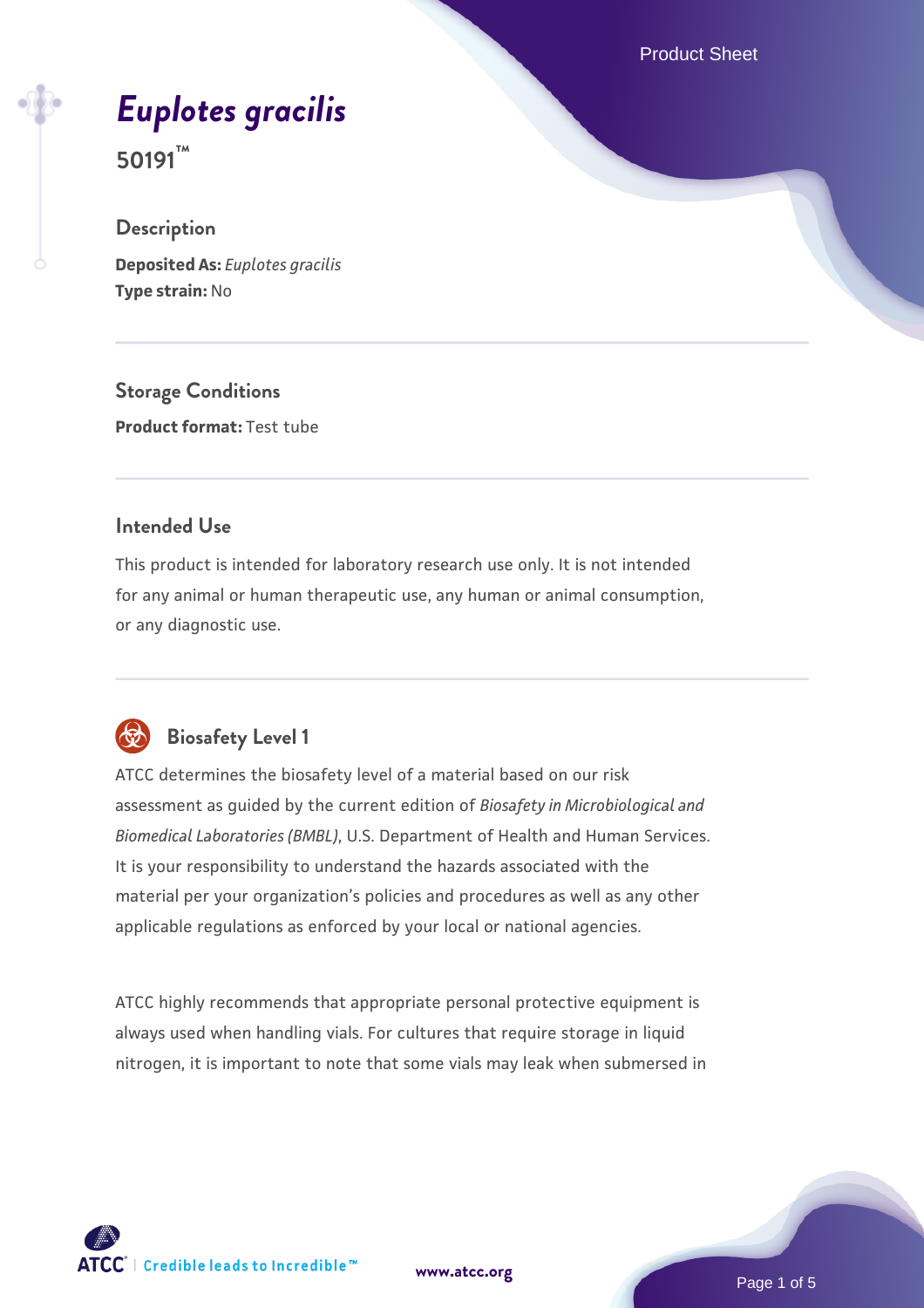liquid nitrogen and will slowly fill with liquid nitrogen. Upon thawing, the conversion of the liquid nitrogen back to its gas phase may result in the vial exploding or blowing off its cap with dangerous force creating flying debris. Unless necessary, ATCC recommends that these cultures be stored in the vapor phase of liquid nitrogen rather than submersed in liquid nitrogen.

# **Certificate of Analysis**

For batch-specific test results, refer to the applicable certificate of analysis that can be found at www.atcc.org.

## **Handling Procedures**

#### **Culture maintenance:**

Subculture every 2-3 weeks to a fresh tube or flask of bacterized medium in the following manner:

1. Aseptically transfer 0.5 - 1.0 ml from a growing culture to a T-25 tissue culture flask or 16 x 125 mm test tube containing 5 ml ATCC medium 1667 bacterized with *Klebsiella pneumoniae* subsp. *pneumoniae* (ATCC® 700831) or *Enterobacter aerogenes* (ATCC® 13048).

2. Incubate at 20-25°C (incubate a test tube upright with the cap on loosely).

# **Material Citation**

If use of this material results in a scientific publication, please cite the material in the following manner: *Euplotes gracilis* (ATCC 50191)



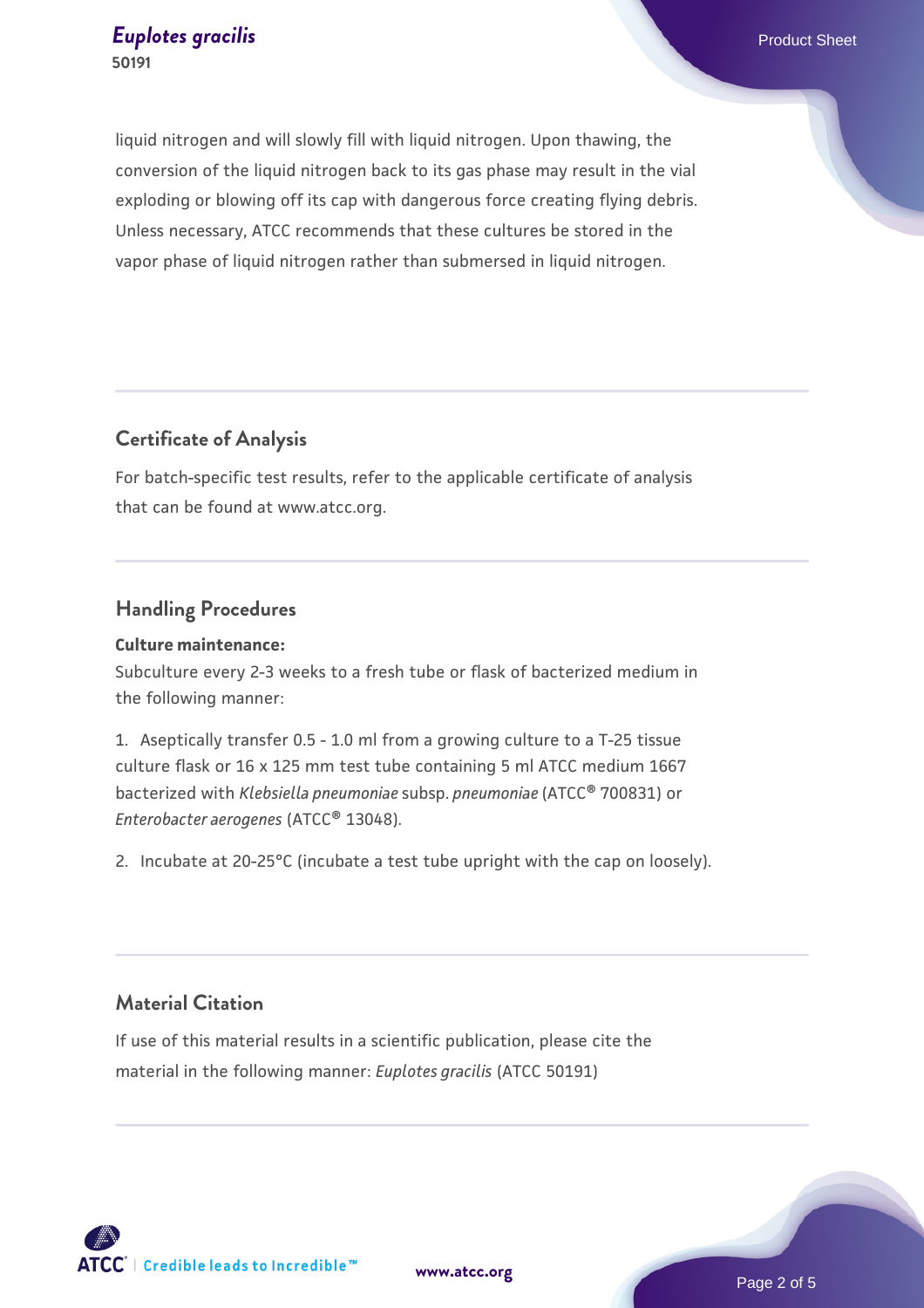# **[Euplotes gracilis](https://www.atcc.org/products/50191) Euplotes gracilis Euplotes gracilis Product Sheet**

**50191**

#### **References**

References and other information relating to this material are available at www.atcc.org.

#### **Warranty**

The product is provided 'AS IS' and the viability of ATCC® products is warranted for 30 days from the date of shipment, provided that the customer has stored and handled the product according to the information included on the product information sheet, website, and Certificate of Analysis. For living cultures, ATCC lists the media formulation and reagents that have been found to be effective for the product. While other unspecified media and reagents may also produce satisfactory results, a change in the ATCC and/or depositor-recommended protocols may affect the recovery, growth, and/or function of the product. If an alternative medium formulation or reagent is used, the ATCC warranty for viability is no longer valid. Except as expressly set forth herein, no other warranties of any kind are provided, express or implied, including, but not limited to, any implied warranties of merchantability, fitness for a particular purpose, manufacture according to cGMP standards, typicality, safety, accuracy, and/or noninfringement.

## **Disclaimers**

This product is intended for laboratory research use only. It is not intended for any animal or human therapeutic use, any human or animal consumption, or any diagnostic use. Any proposed commercial use is prohibited without a license from ATCC.

While ATCC uses reasonable efforts to include accurate and up-to-date information on this product sheet, ATCC makes no warranties or representations as to its accuracy. Citations from scientific literature and

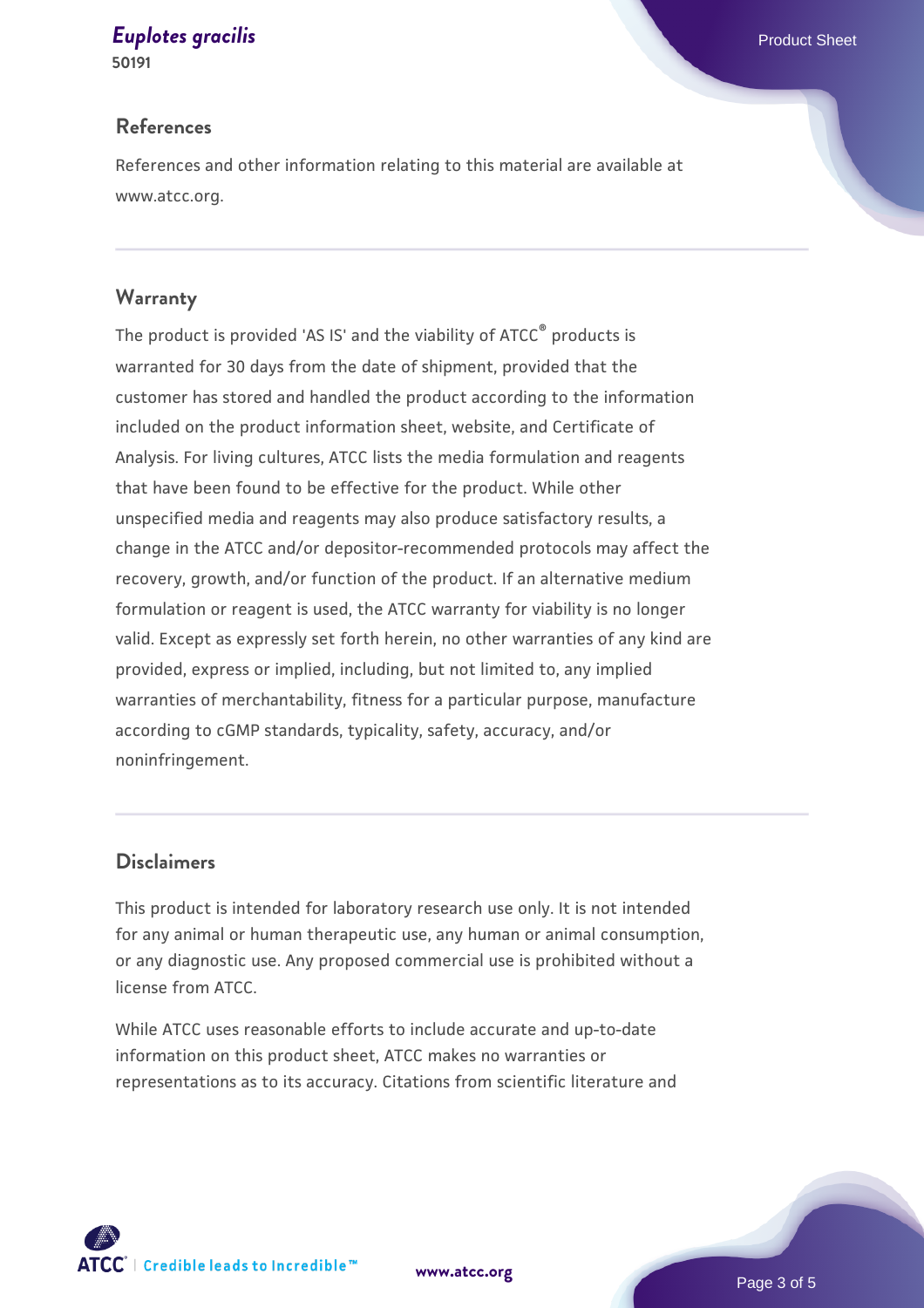patents are provided for informational purposes only. ATCC does not warrant that such information has been confirmed to be accurate or complete and the customer bears the sole responsibility of confirming the accuracy and completeness of any such information.

This product is sent on the condition that the customer is responsible for and assumes all risk and responsibility in connection with the receipt, handling, storage, disposal, and use of the ATCC product including without limitation taking all appropriate safety and handling precautions to minimize health or environmental risk. As a condition of receiving the material, the customer agrees that any activity undertaken with the ATCC product and any progeny or modifications will be conducted in compliance with all applicable laws, regulations, and guidelines. This product is provided 'AS IS' with no representations or warranties whatsoever except as expressly set forth herein and in no event shall ATCC, its parents, subsidiaries, directors, officers, agents, employees, assigns, successors, and affiliates be liable for indirect, special, incidental, or consequential damages of any kind in connection with or arising out of the customer's use of the product. While reasonable effort is made to ensure authenticity and reliability of materials on deposit, ATCC is not liable for damages arising from the misidentification or misrepresentation of such materials.

Please see the material transfer agreement (MTA) for further details regarding the use of this product. The MTA is available at www.atcc.org.

#### **Copyright and Trademark Information**

© ATCC 2021. All rights reserved. ATCC is a registered trademark of the American Type Culture Collection.

#### **Revision**

This information on this document was last updated on 2021-05-19